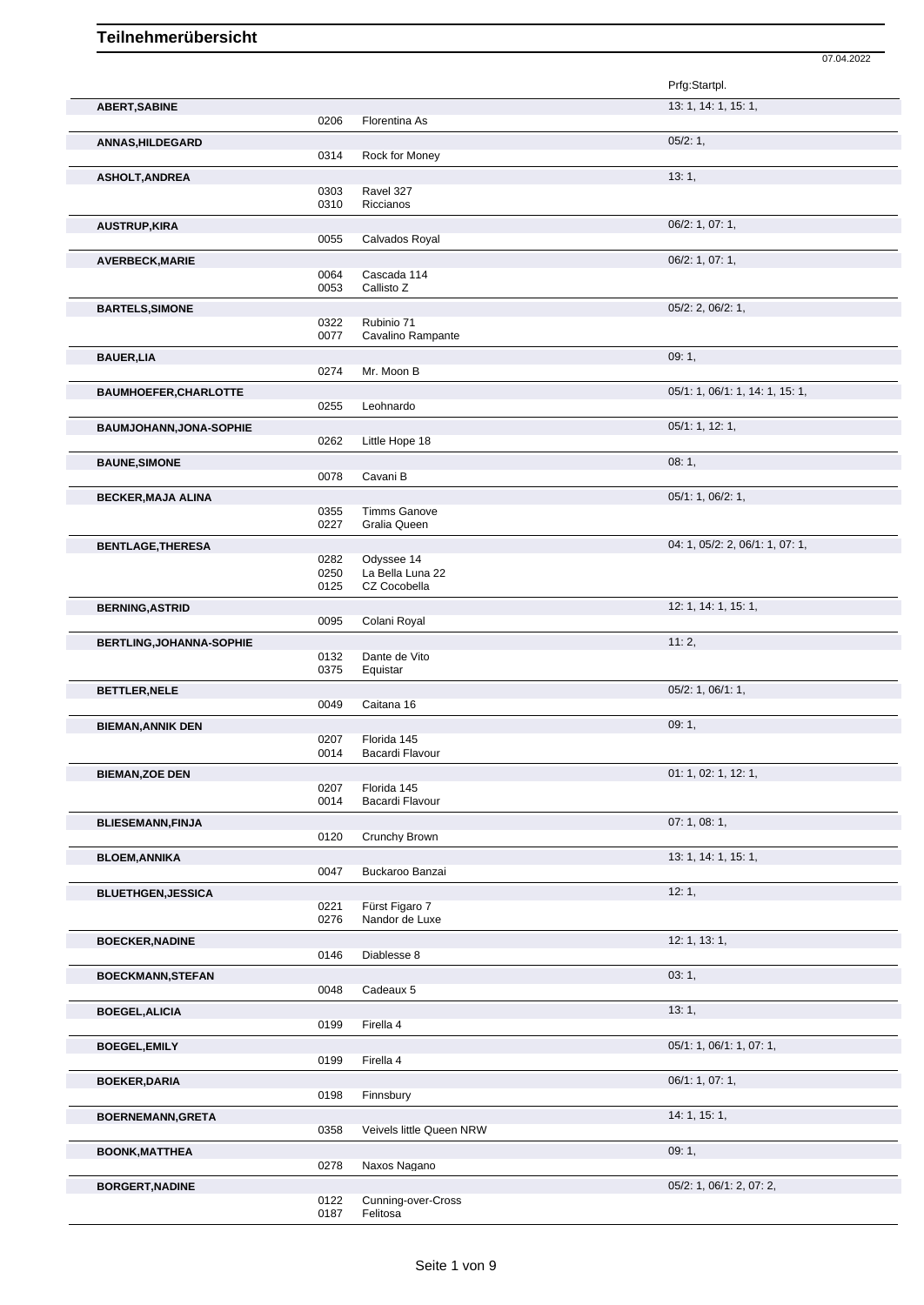|                                 |              |                          | 07.04.2022                                |
|---------------------------------|--------------|--------------------------|-------------------------------------------|
|                                 |              |                          | Prfg:Startpl.                             |
|                                 |              |                          | 06/2: 1, 07: 1,                           |
| <b>BORGMANN, JACQUELINE</b>     | 0082         | Checky bay roan          |                                           |
|                                 | 0063         | Carla K <sub>3</sub>     |                                           |
| <b>BRAEUNIG, LINN</b>           |              |                          | 12: 1, 13: 1,                             |
|                                 | 0098         | Con Aliento              |                                           |
|                                 |              |                          |                                           |
| <b>BREITBACH, NINA CHRISTIN</b> |              |                          | 11:1,                                     |
|                                 | 0367         | Wy Callas NCB            |                                           |
| <b>BRINKSCHMIDT, NELE</b>       |              |                          | 09:1,                                     |
|                                 | 0376         | Amigo                    |                                           |
| <b>BRUEGGEMANN, NATALIE</b>     |              |                          | 03: 1, 07: 1, 08: 1, 13: 1, 14: 1, 15: 1, |
|                                 | 0173         | Eskada 25                |                                           |
|                                 |              |                          | 10:1,                                     |
| <b>BRUENING, ISABEL</b>         | 0353         | Telaya S                 |                                           |
|                                 |              |                          |                                           |
| <b>BUDDE,TERESA</b>             |              |                          | 14:1, 15:1,                               |
|                                 | 0094         | Colana 7                 |                                           |
| <b>BUELTEL, KRISTIN</b>         |              |                          | 05/2: 1, 06/1: 1, 12: 1,                  |
|                                 | 0097         | Come on Fame             |                                           |
| <b>BURLAGE,LIANE</b>            |              |                          | 13:1,                                     |
|                                 | 0034         | Beldona                  |                                           |
|                                 |              |                          |                                           |
| <b>BUSSMANN, SOPHIA</b>         |              |                          | 14: 1, 15: 1,                             |
|                                 | 0039         | Bento vom Habichtshof    |                                           |
|                                 | 0167         | El Pleasure D            |                                           |
| <b>CAPPENBERG, STEFAN</b>       |              |                          | 05/2: 1, 11: 1, 12: 1, 14: 1, 15: 1,      |
|                                 | 0288         | Philippa D               |                                           |
|                                 | 0341         | Sir Riccy                |                                           |
| <b>CORD, ESTELLA</b>            |              |                          | 09:1,                                     |
|                                 | 0156         | Donna-Fantasia           |                                           |
|                                 | 0165         | Dynasty 20               |                                           |
|                                 | 0140         | Delight of Lord          |                                           |
| <b>CORD,LILLY</b>               |              |                          | 12: 2, 13: 1,                             |
|                                 | 0130         | Dancing Star 6           |                                           |
|                                 | 0140         | Delight of Lord          |                                           |
|                                 |              |                          | 12:1,                                     |
| <b>CZIESLA, EMMA SOPHIE</b>     |              |                          |                                           |
|                                 | 0229         | Grey's D'Esmee           |                                           |
| <b>DANN, MONA</b>               |              |                          | 06/1: 1, 07: 1,                           |
|                                 | 0090         | Clooney 49               |                                           |
|                                 | 0088         | Clearrado                |                                           |
| DECKER, ALEXANDRA               |              |                          | 05/1: 1, 06/1: 1, 14: 1, 15: 1,           |
|                                 | 0061         | Carado Chuck L           |                                           |
|                                 | 0260         | Light My Fire 14         |                                           |
| DEIPENBROCK, PIA                |              |                          | 04: 1, 05/2: 1, 12: 1,                    |
|                                 | 0134         | Dark Secret Forever      |                                           |
|                                 | 0104         | Cookie Sunshine          |                                           |
|                                 | 0142         | Delphi E                 |                                           |
|                                 |              |                          | 11:1,                                     |
| DEITERMANN, LAURA               | 0028         | Ballettmeister           |                                           |
|                                 | 0361         | Victoria's Secret 7      |                                           |
|                                 | 0351         | Symphonie 97             |                                           |
|                                 | 0024         | <b>Ballett's Beauty</b>  |                                           |
|                                 | 0025         | <b>Ballett's Believe</b> |                                           |
| DENNINGMANN, JAN                |              |                          | 03: 1, 04: 1, 10: 1,                      |
|                                 | 0083         | Chemney's Sweeper        |                                           |
|                                 | 0270         | Mister Fritz 4           |                                           |
|                                 |              |                          |                                           |
| <b>DETZEL DR., DAGMAR</b>       |              |                          | 05/2: 1, 07: 1,                           |
|                                 | 0345<br>0121 | Specialist<br>Cuna       |                                           |
|                                 | 0072         | Catado                   |                                           |
|                                 |              |                          |                                           |
| DEWAIR, DANIELA                 |              |                          | 12:1,                                     |
|                                 | 0246         | Jamaica As               |                                           |
| DIECKHOFF, KATHARINA            |              |                          | 02:1,                                     |
|                                 | 0099         | Conley 27                |                                           |
| <b>DIRKS, DANIELA</b>           |              |                          | 05/2:1,                                   |
|                                 | 0212         | Formentano               |                                           |
|                                 |              |                          |                                           |
| DROLSHAGE, MARINA               |              |                          | 05/2:1,                                   |
|                                 | 0224         | GoForMe                  |                                           |
| DUTZ, EMILY                     |              |                          | 12:1,                                     |
|                                 | 0320         | Rosalie 273              |                                           |
|                                 |              |                          |                                           |
| <b>DYMINSKA, DOMINIKA</b>       |              |                          | 04:1,                                     |

0018 Bahia 35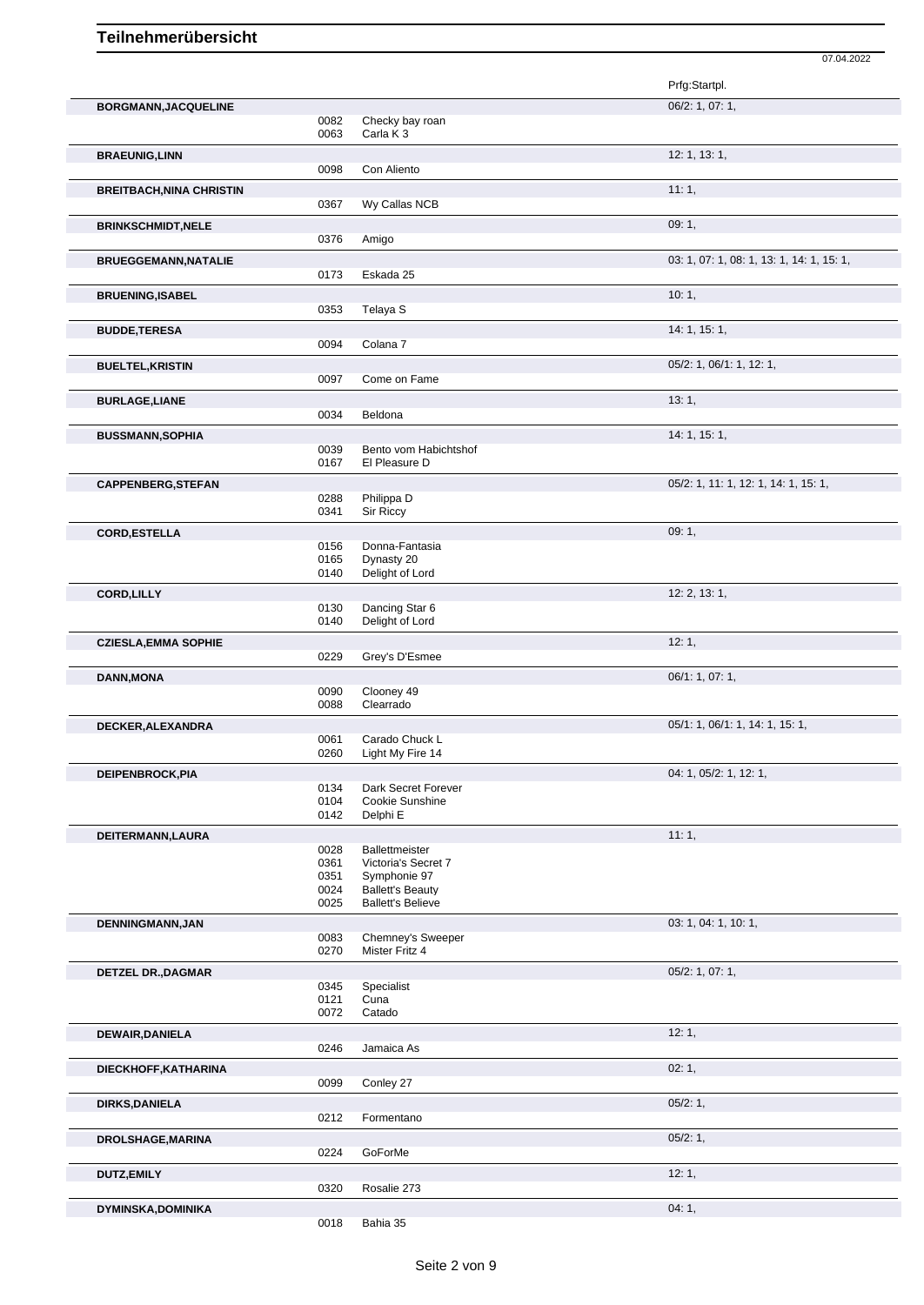|                                  |              |                              | 07.04.2022                         |
|----------------------------------|--------------|------------------------------|------------------------------------|
|                                  |              |                              | Prfg:Startpl.                      |
| EISEN, SVENJA                    |              |                              | 12:1,                              |
|                                  | 0329         | Santa Fee 185                |                                    |
| <b>ELSNER, LENA</b>              | 0235         | Hermann 86                   | 05/2: 1, 06/1: 1,                  |
| <b>EPPE,STEFANIE</b>             |              |                              | 11: 2, 13: 1,                      |
|                                  | 0245         | Jadestern WE                 |                                    |
|                                  | 0211         | Foriona                      |                                    |
| <b>ERNESTI, FRAUKE</b>           | 0162         | <b>Dubios</b>                | 13:1,                              |
|                                  |              |                              | 11: 1, 12: 1, 13: 1, 14: 1, 15: 1, |
| <b>EVERSMEYER, SYLVIA</b>        | 0215         | Fred MS                      |                                    |
|                                  | 0155         | Don Delaire                  |                                    |
| <b>FINNEMEIER, LISA</b>          |              |                              | 04: 1, 05/2: 1,                    |
|                                  | 0144         | Dia Balou                    |                                    |
| <b>FISCHER, JENNIFER</b>         | 0085         | Chilly Vanilly               | 05/2:1,                            |
| <b>FITZEN, MELINA</b>            |              |                              | 11:1,                              |
|                                  | 0337         | Sergeant Black               |                                    |
| FOTHEN, JULA                     |              |                              | 05/1: 1, 06/2: 1,                  |
|                                  | 0108         | Coriana 40                   |                                    |
| FRANZKE, CAROLIN                 |              |                              | 07:1,                              |
|                                  | 0058<br>0013 | Cap de Villa ST<br>Avenger 5 |                                    |
| FREDE, JANINE                    |              |                              | 11:1,                              |
|                                  | 0218         | <b>Freiherr Francis</b>      |                                    |
| <b>FUCHS, SABRINA</b>            |              |                              | 13:1,                              |
|                                  | 0062         | Carino 610                   |                                    |
| GAEER, VANESSA                   |              |                              | 12:1,                              |
|                                  | 0129         | Dancing Feather              |                                    |
| <b>GEMMEKE,FRANZISKA</b>         | 0153         | Dollipop                     | 14: 1, 15: 1,                      |
|                                  | 0175         | Exquidu                      |                                    |
|                                  | 0342<br>0091 | Sissi GE<br>Coco 255         |                                    |
| <b>GLOEDE, PIA-SOPHIE</b>        |              |                              | 08:1,                              |
|                                  | 0068         | Cassio 29                    |                                    |
| <b>GRABBE, MICHELLE</b>          |              | Chainsmoker G                | 11:1,                              |
|                                  | 0080         |                              | 11:1,                              |
| <b>GREILING, MAREN MARIA</b>     | 0137         | Del Royal                    |                                    |
| <b>GROSSE SIESTRUP, RIEKA</b>    |              |                              | 05/1: 2, 06/1: 1,                  |
|                                  | 0124         | Cyrill 29                    |                                    |
|                                  | 0006         | Amazing Amy 7                |                                    |
| <b>GROSSE STREINE,LISA</b>       | 0174         | Esta Bien 4                  | 14: 1, 15: 1,                      |
| <b>GROSSE-DUETTING, HEINRICH</b> |              |                              | 06/2: 2, 07: 2,                    |
|                                  | 0092         | Coco GD                      |                                    |
|                                  | 0305<br>0257 | Rebella 15<br>Let's dance GD |                                    |
|                                  | 0258         | Liberty GD                   |                                    |
| <b>GRYCHTOL, KARLA</b>           |              |                              | 01:1,                              |
|                                  | 0076         | Cause it was fate A          |                                    |
| <b>HAASE, STEPHANIE</b>          |              |                              | 12:1,                              |
|                                  | 0225         | Goldrichtig                  |                                    |
| <b>HAGEMANN, JENNY</b>           | 0273         | Mr. McDouble                 | 11:1,                              |
|                                  | 0360         | Victhor                      |                                    |
| <b>HAKES,KIM-JASMIN</b>          |              |                              | 12:1,                              |
|                                  | 0069         | Cassius Clay 35              |                                    |
| HANEBRINK, DARIA                 | 0369         | Zina HH                      | 11:1,                              |
|                                  |              |                              | 14:1, 15:1,                        |
| <b>HERRMANN, SONJA</b>           | 0222         | Fürst Flummy                 |                                    |
| <b>HESSE, JESSICA</b>            |              |                              | 02:1,                              |
|                                  | 0031         | Batida 129                   |                                    |
| HILLER, WIEBKE                   |              |                              | 05/2: 1, 07: 1,                    |

0306 Regalito de Corazon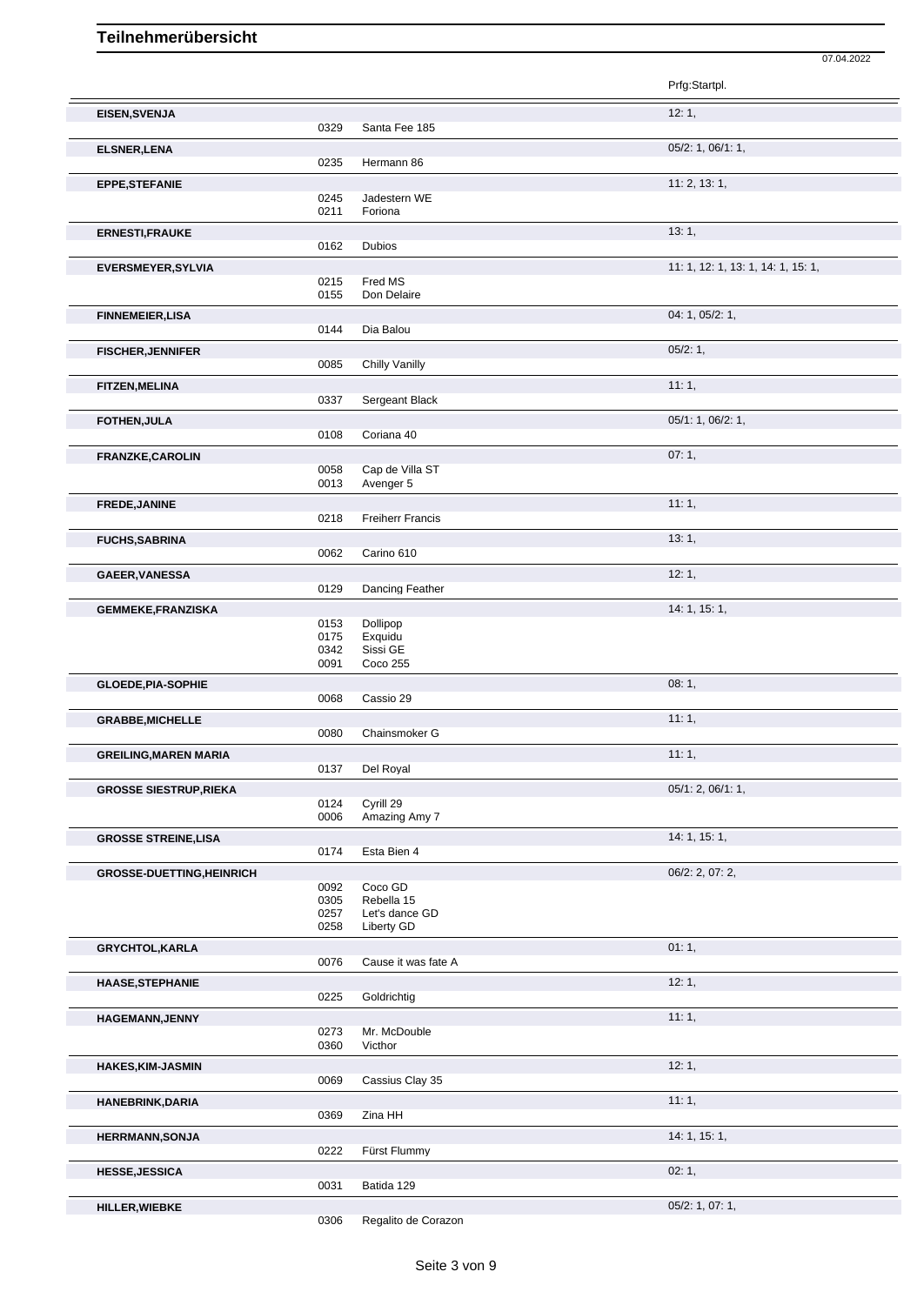|                                 |              |                              | 07.04.2022                      |
|---------------------------------|--------------|------------------------------|---------------------------------|
|                                 |              |                              | Prfg:Startpl.                   |
|                                 | 0192         | Fiesta 122                   |                                 |
| <b>HINTEMANN, PIA</b>           | 0057         | Canthara H                   | 04: 1, 05/2: 1,                 |
| HOELSCHER, JOHANNA              | 0228         | <b>Great Dancer</b>          | 05/2: 1, 07: 1,                 |
| <b>HOFMANN, MARION</b>          |              |                              | 06/2: 1, 07: 1,                 |
|                                 | 0172         | Escadia                      | 05/1:1,                         |
| <b>HOLTMANN, ELISA</b>          | 0078         | Cavani B                     |                                 |
| HOLTSCHULTE, JESSICA            | 0304         | Rebecca 376                  | 07:1,                           |
| HOPPE, VIKTORIA                 | 0364         | Vroni M                      | 05/2:1,                         |
| HORSTKOETTER, CARLA             | 0330         | Santiano Bay                 | 14:1, 15:1,                     |
| <b>HOVESTADT, BIRTE</b>         |              |                              | 13:1,                           |
| HUELSER, MARLIEN JOHANNA        | 0196         | Finch Hatton 11              | 13:1,                           |
|                                 |              |                              |                                 |
| HUELSMANN, ANNIKA               | 0202         | Fleur Dansante               | 11:1,                           |
| HUHN, HANNA                     |              |                              | 03: 1, 06/1: 1,                 |
|                                 | 0277         | Nashville's Nulli VR         | 05/1: 1, 10: 1,                 |
| <b>IMMEL, THEDA FRIEDERIKE</b>  | 0066         | Cash J.D.J.                  |                                 |
| JEISING, NADJA                  | 0242         | Isolde 20                    | 12: 1, 14: 1,                   |
| <b>KARSTEN, IMKE</b>            |              |                              | 11:1,                           |
| KARTHAEUSER, ELENA              | 0244         | Izzy K                       | 13:1,                           |
|                                 | 0050         | Calido's Philia K            |                                 |
| <b>KESSEL, NINA</b>             | 0160         | Dressed in Black 5           | 13:1,                           |
| <b>KLEINE BECKMANN, MELANIE</b> | 0232         | HB Daim                      | 14: 1, 15: 1,                   |
| <b>KLEINE NIESSE, MELINA</b>    |              |                              | 04: 1, 05/1: 1, 06/2: 1, 07: 1, |
|                                 | 0040         | <b>Betty Barlay</b>          |                                 |
| <b>KLUESENER, SARAH</b>         | 0007         | Amigo 1854                   | 11: 2, 12: 1,                   |
|                                 | 0033         | Bea Cara 2                   |                                 |
| KOCH, SABINE                    | 0189         | Feramee 4                    | 09:1,                           |
|                                 | 0003         | AA Byrnlea Park AA           |                                 |
| KOEHLER, CHARLOTT ELISE         | 0325         | Sambaman K                   | 05/2: 1, 15: 1,                 |
| KONERMANN, ZOE                  | 0291         | Power Point G.D.             | 05/1: 1, 06/1: 1,               |
| <b>KRAEMER,LEONIE</b>           |              |                              | 05/1: 1, 06/1: 1, 12: 1, 13: 1, |
|                                 | 0247         | Jazzy For You                |                                 |
| <b>KROEGER, MAIKE</b>           | 0016         | Back To Black                | 14:1, 15:1,                     |
| <b>KRUETZMANN,RIEKE</b>         |              |                              | 02: 1, 03: 1,                   |
|                                 | 0032         | Be my fairy tale             | 04: 1, 05/2: 1,                 |
| <b>KRUSKA, ALENA</b>            | 0238<br>0109 | Ice Age 3<br>Cornet's Cash K |                                 |
| KUHLENKOETTER, SOPHIA           | 0100         | Conpeggio 3                  | 03: 1, 06/1: 1, 07: 1,          |
| KULKE, SARAH                    |              |                              | 13:1,                           |
|                                 | 0154<br>0328 | Dolly 432<br>San Rubina      |                                 |
| LAUBROCK, JULIA                 |              |                              | 04: 1, 05/1: 1,                 |
|                                 | 0093         | Coconut Crispy               |                                 |
| LAUKEMPER, VERA                 | 0102         | Contigo 47                   | 14: 1, 15: 1,                   |
|                                 |              |                              |                                 |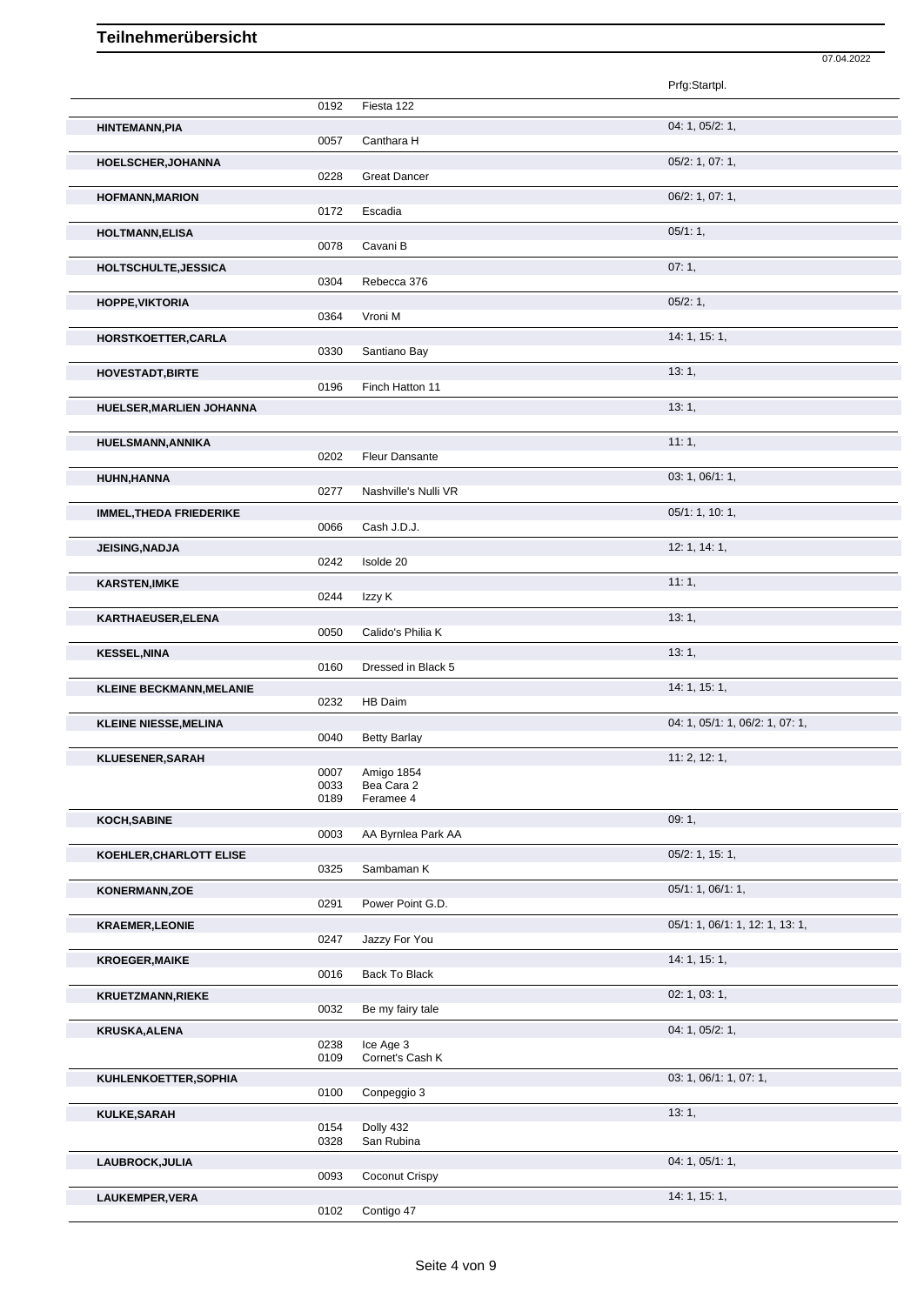07.04.2022

|                                  |              |                                     | Prfg:Startpl.                   |
|----------------------------------|--------------|-------------------------------------|---------------------------------|
| LECHTERMANN, NICOLE              |              |                                     | 06/2: 1, 07: 1, 14: 1, 15: 1,   |
|                                  | 0051         | Calimero 707                        |                                 |
|                                  | 0106         | Coopi'Lou                           |                                 |
|                                  | 0254         | Layla Ask                           |                                 |
| LEUSMANN, PETRA                  |              |                                     | 03: 2, 06/2: 2, 08: 1,          |
|                                  | 0161         | Dschubajo                           |                                 |
|                                  | 0315<br>0336 | Rock me Today<br>Sekundenglück      |                                 |
|                                  | 0023         | Ballaleica 3                        |                                 |
|                                  |              |                                     |                                 |
| LIZARDO SCHWARZE, MAXIMILIAN     | 0177         | Fabienne 433                        | $05/2$ : 1, $06/1$ : 1,         |
|                                  |              |                                     |                                 |
| LOOCK, DORTHE                    |              |                                     | 13:1,                           |
|                                  | 0133         | Daria 90                            |                                 |
| LUEDKE, LILIANA                  |              |                                     | 13:1,                           |
|                                  | 0284         | Painted Sam                         |                                 |
| LUETH, ALEXANDRA                 |              |                                     | 06/2: 2, 07: 1,                 |
|                                  | 0123         | Cunningham 2                        |                                 |
|                                  | 0107         | Coradina 10                         |                                 |
|                                  | 0126<br>0005 | Czwergy<br><b>Aktions Moonlight</b> |                                 |
|                                  |              |                                     |                                 |
| <b>LUETKE BEXTEN, LENA</b>       | 0059         |                                     | 03: 1, 05/1: 1,                 |
|                                  |              | Capriole d'or BE                    |                                 |
| <b>LUETKE BEXTEN, PAULA</b>      |              |                                     | 14: 1, 15: 1,                   |
|                                  | 0217         | Freigeist 10                        |                                 |
| <b>MAIER, PATRICIA</b>           |              |                                     | 06/2: 1, 07: 1,                 |
|                                  | 0168         | Emil M 2                            |                                 |
| <b>MEHNERT, SYLKE</b>            |              |                                     | 03: 1, 12: 1, 13: 1,            |
|                                  | 0240         | Instead of Money                    |                                 |
| <b>MEIER, REINHILD</b>           |              |                                     | 13:1,                           |
|                                  | 0127         | Daddy's Darling                     |                                 |
|                                  |              |                                     | 11: 1, 12: 1,                   |
| <b>MEINERS, HANNI</b>            | 0163         | Dusty 880                           |                                 |
|                                  |              |                                     | 05/1:1,                         |
| <b>MEINERT, MARIEKE</b>          | 0172         | Escadia                             |                                 |
|                                  |              |                                     |                                 |
| <b>MESSING, ISABEL CHRISTINA</b> |              |                                     | 12:1,                           |
|                                  | 0256         | Leonhards Damian                    |                                 |
| <b>MEUSER, IDA EMILY</b>         |              |                                     | 12:1,                           |
|                                  | 0317         | Rockin' Gentleman                   |                                 |
| <b>MICKE, ASTRID</b>             |              |                                     | 11:1,                           |
|                                  | 0362         | Violena                             |                                 |
| <b>MOELLENBECK, VIKTORIA</b>     |              |                                     | 05/2:1,                         |
|                                  | 0239         | Idefix vom Habichtshof              |                                 |
| MUEHLNIKEL, SILKE                |              |                                     | 11:1,                           |
|                                  | 0022         | Baiser soufflé                      |                                 |
| <b>MUELLER, JANINA</b>           |              |                                     | 01: 1, 03: 1, 05/2: 2,          |
|                                  | 0290         | Pitch-black                         |                                 |
|                                  | 0032         | Be my fairy tale                    |                                 |
| <b>NEES, CELINE</b>              |              |                                     | 03: 1, 07: 1, 14: 1, 15: 1,     |
|                                  | 0289         | Pia SR                              |                                 |
| NEUKIRCH, SASKIA                 |              |                                     | 05/1: 1, 14: 1, 15: 1,          |
|                                  | 0020         | Baily 46                            |                                 |
|                                  | 0312         | Rionero G                           |                                 |
|                                  | 0269         | Mayor 10                            |                                 |
| <b>NEUMANN, ANAIS</b>            |              |                                     | 06/2: 1, 07: 2,                 |
|                                  | 0292         | Pumuckel E                          |                                 |
|                                  | 0248         | Katatonia MS                        |                                 |
| NEUMANN, SINA                    |              |                                     | 03: 1, 06/2: 1,                 |
|                                  | 0056         | Campino 487                         |                                 |
| NIEDERHOFER, FELICIA             |              |                                     | 03: 1, 05/1: 1, 06/1: 1, 11: 1, |
|                                  | 0302         | Ratatouille IB                      |                                 |
|                                  | 0267         | Lumi 6                              |                                 |
| NIESSEN, ANNABELL                |              |                                     | 12:1,                           |
|                                  | 0331         | Saskatchewan 2                      |                                 |
|                                  |              |                                     |                                 |
| NIEWAND, MELANIE                 | 0354         | Tilda 13                            | 12: 1, 13: 1,                   |
|                                  |              |                                     |                                 |
| NIKELEWSKI-WILDE, ERIKA          | 0373         | Apachenator                         | 14: 1, 15: 1,                   |
|                                  |              |                                     |                                 |
| NORDHOFF, NICOLE                 |              |                                     | 04: 1, 05/2: 1,                 |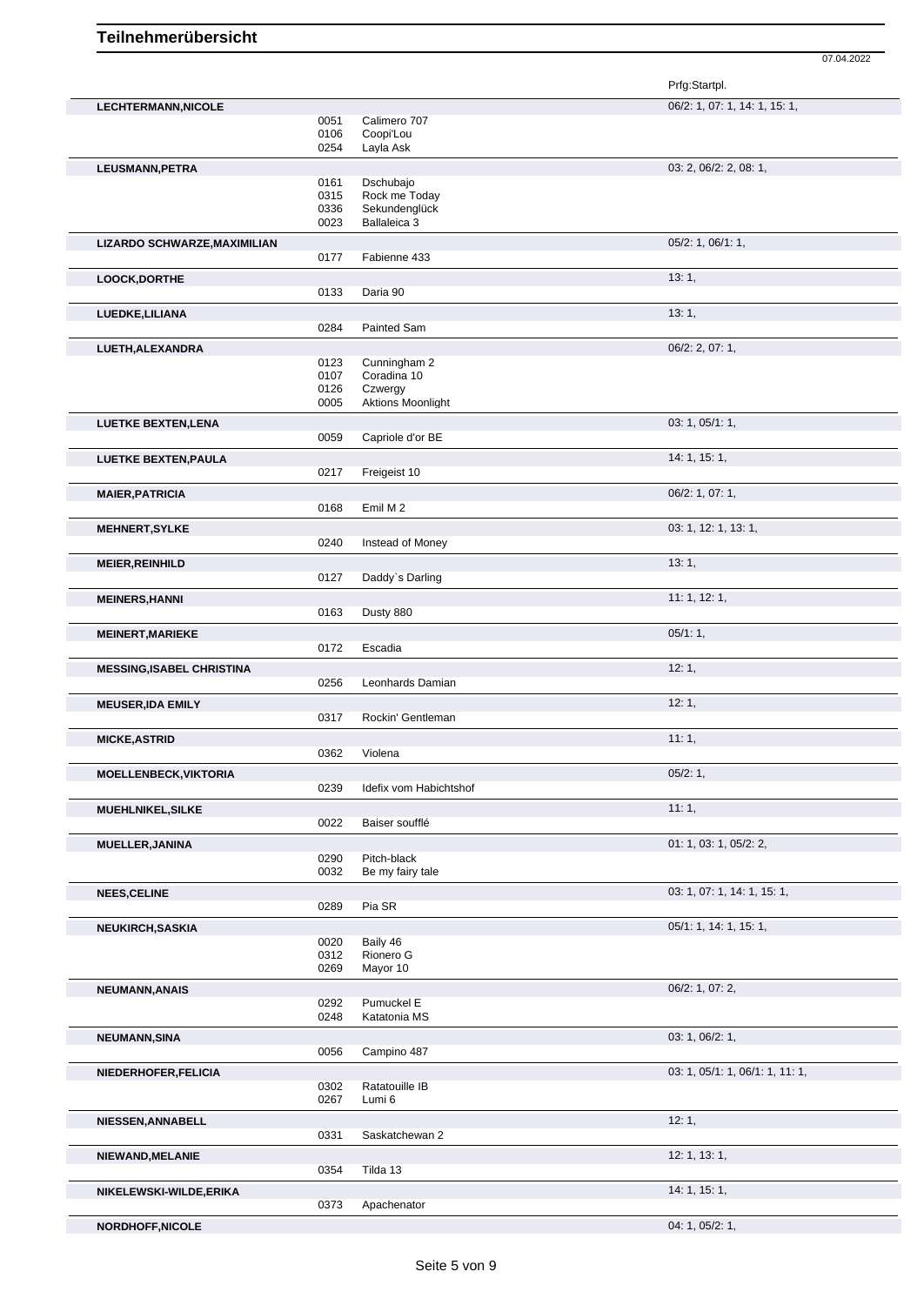|                          |              |                                        | 07.04.2022                      |  |
|--------------------------|--------------|----------------------------------------|---------------------------------|--|
|                          |              |                                        | Prfg:Startpl.                   |  |
|                          | 0035         | Bella Kiri                             |                                 |  |
| NORDIEK, SOPHIA          | 0338         | Sheldon 12                             | 03: 1, 08: 1,                   |  |
| OBERMEYER, ALEXANDRA     |              |                                        | 12:1,                           |  |
|                          | 0281<br>0043 | Numitor<br><b>BKS Cortez</b>           |                                 |  |
| OBERMEYER, SANDRA        |              |                                        | 11: 1, 13: 1,                   |  |
|                          | 0143         | Denilo                                 |                                 |  |
| OELRICH, MARIE-SOPHIE    | 0316         | Rockabella 8                           | 06/2: 1, 07: 1,                 |  |
|                          | 0205         | Florence 172                           |                                 |  |
| <b>OELRICH, MATTHIAS</b> | 0316         | Rockabella 8                           | 06/1: 1, 07: 1,                 |  |
|                          | 0205         | Florence 172                           |                                 |  |
| <b>OUAZZANI, MICHELÉ</b> | 0377         | Duke of Daylight                       | 09: 1, 10: 1,                   |  |
| <b>OVERMANN,LARA</b>     |              |                                        | 05/1: 1, 06/1: 1,               |  |
|                          | 0159         | Dos Sanctos W                          |                                 |  |
| PAKE, NINA               | 0042         | Biscaya 53                             | 14: 1, 15: 1,                   |  |
|                          | 0019         | Baileys 116                            |                                 |  |
| PEITZ, ANNA              | 0158         | Dorsels Sissi                          | 09:1,                           |  |
| PEVELING, LUCA-MARIE     |              |                                        | 05/2: 1, 06/2: 1, 14: 1, 15: 1, |  |
|                          | 0131         | Dancing-Dyani                          |                                 |  |
| PRINZ, CLARA             |              |                                        | 05/1: 1, 06/2: 1, 07: 1, 12: 1, |  |
| PROKOPY, VIOLA           | 0272         | Mount Pleasant                         | 07: 2, 08: 2,                   |  |
|                          | 0147         | Diana 1149                             |                                 |  |
|                          | 0286         | Pebbles BA                             | 11:1,                           |  |
| QUERDEL, ANNA            | 0311         | Ringo Star Q                           |                                 |  |
| RASCHE-PEVELING, JULE    |              |                                        | 02: 1, 12: 1, 14: 1, 15: 1,     |  |
|                          | 0234<br>0096 | Henne's Ricky<br>Colorado de Luxe      |                                 |  |
| <b>REDDER, SOFIE</b>     |              |                                        | 05/1: 1, 06/1: 1,               |  |
| <b>REHER, LYNN</b>       | 0208         | Flummy 13                              | 05/1: 1, 07: 1, 14: 1, 15: 1,   |  |
|                          |              | 0263 Lizzy 94                          |                                 |  |
|                          | 0216         | Free d'Rieke                           | 14:1,                           |  |
| RICHTER, HANNAH-LUISA    | 0089         | Cleopatra 303                          |                                 |  |
| RICKES, SARAH            |              |                                        | 13:1,                           |  |
|                          | 0324         | Salvaje 2                              | 11: 1, 12: 1, 13: 1,            |  |
| RIEDERER, JULIA          | 0157         | Doreano <sub>2</sub>                   |                                 |  |
|                          | 0110<br>0027 | Cortado 21<br><b>Ballett's Cortina</b> |                                 |  |
| <b>ROBERG, EMILY</b>     |              |                                        | 07:1,                           |  |
|                          | 0230<br>0333 | Guccimo R OLD<br>Scarlet K             |                                 |  |
| ROLF, SYLVIA             |              |                                        | 06/1:1,                         |  |
|                          | 0073         | Catago 7                               |                                 |  |
| ROSCHER, MICHELLE        | 0237         | Hövel's Gerry Glitter                  | 11:1,                           |  |
| ROSE, ALINA              |              |                                        | 13: 1, 14: 1, 15: 1,            |  |
|                          | 0008         | Andorra la velle                       |                                 |  |
| ROSS, LARA               | 0087         | Claire 132                             | 05/1: 1, 06/2: 1,               |  |
| RUEBBERDT, PAULINA       |              |                                        | 13:1,                           |  |
|                          | 0213         | Formentera 5                           |                                 |  |
| SAAMEN, SINAH            | 0017         | Baghira 98                             | 14:1, 15:1,                     |  |
| SAUERLAND, HANNAH        |              |                                        | 06/2: 1, 07: 1,                 |  |
|                          | 0128         | Daenerys 14                            |                                 |  |
| <b>SCHAEFER, MERLE</b>   | 0295         | Que Tal 4                              | 06/2: 1, 07: 1,                 |  |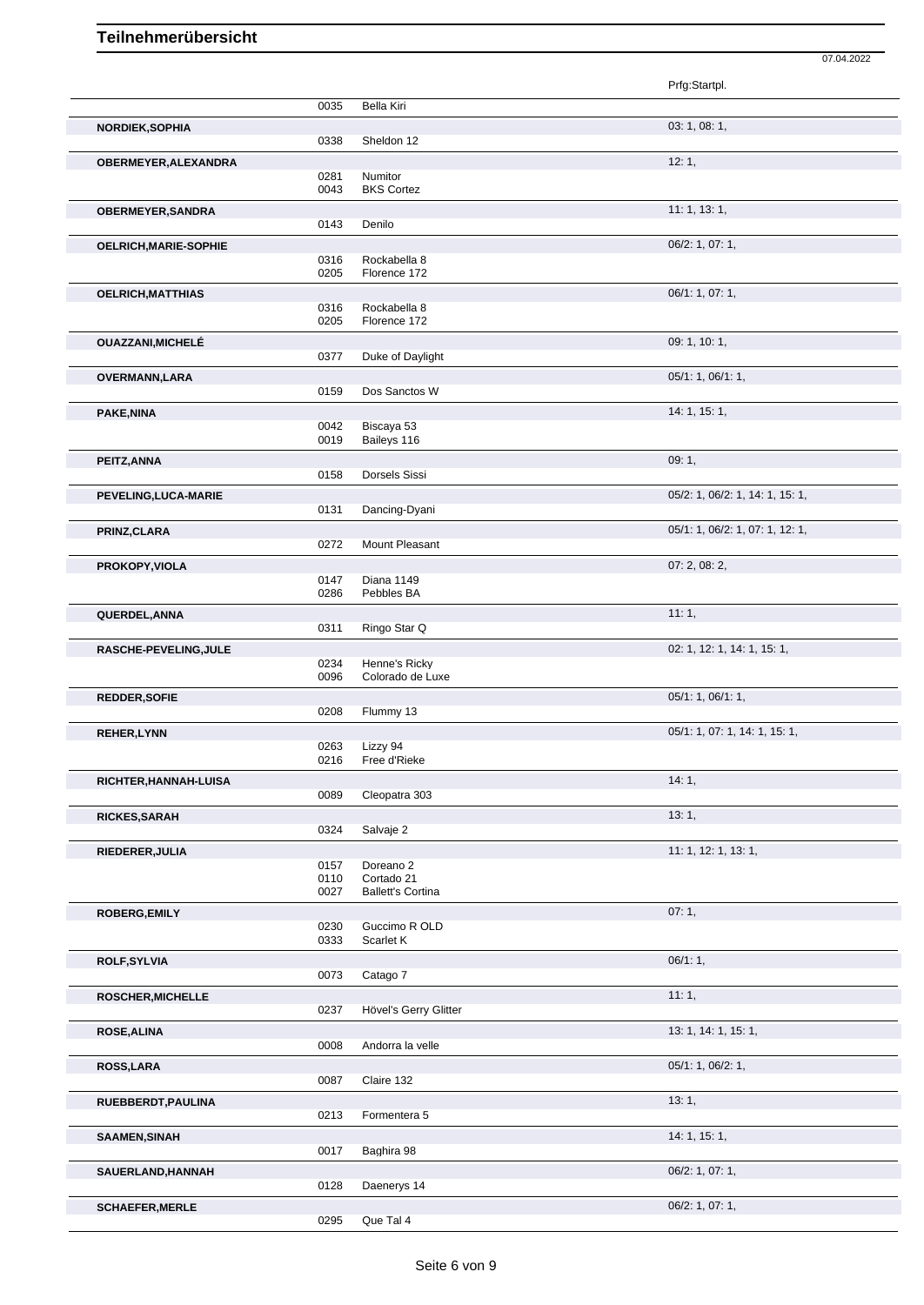Prfg:Startpl. **SCHEFFER, LEA** 03: 1, 08: 1, 08: 1, 09: 1, 09: 1, 09: 1, 09: 1, 09: 1, 09: 1, 09: 1, 09: 1, 09: 1, 09: 1, 09: 1, 09: 1, 09: 1, 09: 1, 09: 1, 09: 1, 09: 1, 09: 1, 09: 1, 09: 1, 09: 1, 09: 1, 09: 1, 09: 1, 09: 0, 0, 0, 0, 0 0004 Adi 16<br>0116 Crazy 0116 Crazy GD<br>0323 Ruby M 3 Ruby M 3 **SCHLIEPER, LARA** 02: 1, 09: 1, 10: 1, 09: 1, 10: 1, 09: 1, 10: 1, 09: 1, 10: 1, 09: 1, 10: 1, 09: 1, 10: 1, 09: 1, 10: 1, 09: 1, 10: 1, 09: 1, 09: 1, 09: 1, 09: 1, 09: 1, 09: 1, 09: 1, 09: 1, 09: 1, 09: 1, 09: 1, 09: 1, 0 0084 Chester 271<br>0223 Georgi 17 Georgi 17 **SCHLIEPER,MAIKE** 09: 1, 10: 1, 12: 1, 0084 Chester 271 0084 Chester 271<br>0223 Georgi 17 Georgi 17 **SCHLUETER,SARAH** 02: 1, 05/1: 1,<br>
0321 Rubi 35 Rubi 35 **SCHMALBROCK,CAROLIN** 0371 Caiuby 2 **14: 1,** Caiuby 2 **SCHMIEHUSEN, KRISTINA** 14: 1, 15: 1, Caveur **SCHNEIDER,MAREN** 06/2: 1, 07: 1, 0113 Cousteau S **SCHOENING,GINA** 12: 1, 13: 1, Romy 287 **SCHOLTE, HANNAH-VIKTORIA** 10036 Relleza Negra<br>
0036 Relleza Negra Belleza Negra 0164 Dynamic Dyana 0359 Veni Vidi Vici 27 **SCHREWE, KATRIN** 03: 1, 0326 Sambuca 64 Sambuca 64 **SCHROEDER,FLORINA** 13: 1, 2014 Fräulein Smilla SR 0214 Fräulein Smilla SR **SCHROLL,JULIA** 11: 1, 12: 1, 13: 2, 0170 Escada 225<br>0139 Delayla 7 0139 Delayla 7<br>0347 Stellar 3 0347 Stellar 3<br>0026 Ballett's l Ballett's Bellissima **SCHUEPMANN,VERENA** 13: 1, Coopers Rock **SCHULT,ANNE** 07: 1, 08: 1, 08: 1, 08: 1, 08: 1, 08: 1, 09: 1, 08: 1, 09: 1, 08: 1, 09: 1, 08: 1, 09: 1, 09: 1, 09: 1, 09: 1, 09: 1, 09: 1, 09: 1, 09: 1, 09: 1, 09: 1, 09: 1, 09: 1, 09: 1, 09: 1, 09: 1, 09: 1, 09: 1, 09: 1 0092 Coco GD<br>0305 Rebella 1 0305 Rebella 15<br>0258 Liberty GD Liberty GD **SCHULTE-WEYERS,ELINA** 13: 1, 20039 Sietlands Quizmaster and the control of the control of the control of the control of the control of the control of the control of the control of the control of the control of the control Sietlands Quizmaster **SCHULZE BECKENDORF, SABINE** 13: 1, 14: 1, 15: 1, 15: 1, 15: 1, 15: 1, 15: 1, 15: 1, 15: 1, 15: 1, 15: 1, 15: 1, 15: 1, 15: 1, 15: 1, 15: 1, 15: 1, 15: 1, 15: 1, 15: 1, 15: 1, 15: 1, 15: 1, 15: 1, 15: 1, 15: 1, 15: 1, 15: Quinie 3 0287 Perle 613 **SCHULZE TOPPHOFF,ZOE SOPHIE DESCRIPTION CONTROLLER CONTROLLER CONTROLLER CONTROLLER CONTROLLER CONTROLLER CONTROLLER CONTROLLER CONTROLLER CONTROLLER CONTROLLER CONTROLLER CONTROLLER CONTROLLER CONTROLLER CONTROLLER CON** 0086 Chiquita San **SCHULZE ZURALST,ANNA** 14: 1, 15: 1, 0145 Dia Cornada **SCHWEIFEL, DOERTHE** 2: 1, 13: 1, 2: 1, 13: 1, 2: 1, 13: 1, 2: 1, 13: 1, 2: 1, 13: 1, Victoria's Secret 7 **SIEBERT,MELANIE** 12: 1, 13: 1, Nespresso 2 **SPRENGER,HANNAH** 01: 1, 0253 Lasse 82 **STEFFENS,LENA** 05/2: 1, 0201 Fleck 29 **STEINBACH,LEA** 14: 1, 15: 1, 0346 Stella 996 **STEINMEIER,MARION** 04: 1, 05/2: 1, 12: 1, 0029 Balounit **STOCKDIEK,BIANCA** 02: 1, 05/2: 1, 13: 1, 0070 Castell 20 **STOLL,KIRSTEN** 14: 1, 15: 1, Felina 164 **STORK,HANNAH-SOPHIE** 02: 1, 05/1: 1, Lorelei 90

07.04.2022

**STROTMANN,FRANZISKA** 04: 1, 0283 Olaf Obolensky R<br>0283 Olaf Obolensky R

Olaf Obolensky R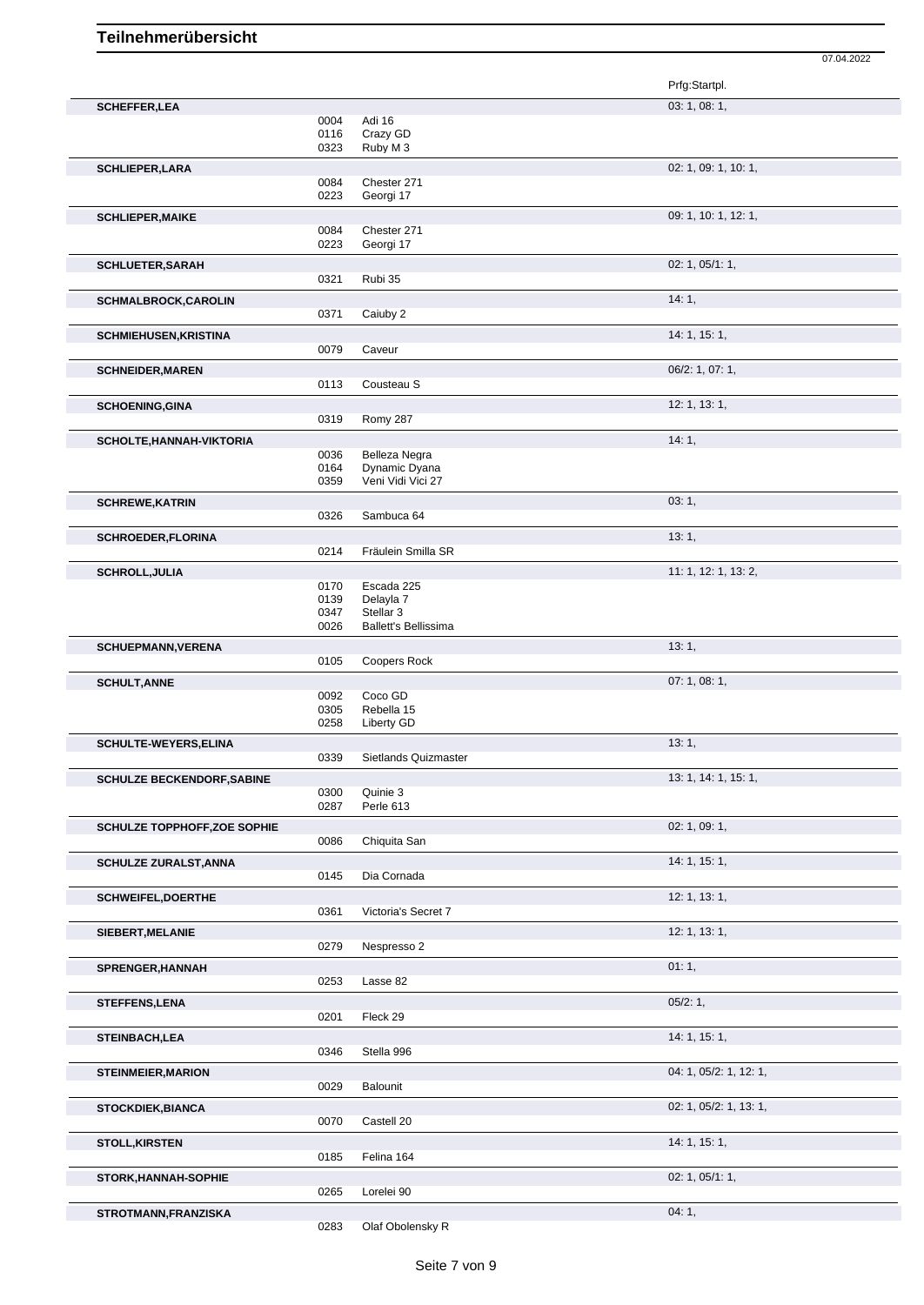|                                |              |                                    | Prfg:Startpl.                   |
|--------------------------------|--------------|------------------------------------|---------------------------------|
| STRUEWE, GRETA                 |              |                                    | $05/1:1$ ,                      |
|                                | 0296         | Queen Mary 22                      |                                 |
| SUDMANN, EVA-MARIA             |              |                                    | 13: 1, 14: 1,                   |
|                                | 0179<br>0309 | Falcon FS<br>Rhapsodie FS          |                                 |
| SUNTRUP, THOMAS                |              |                                    | 04: 1, 05/2: 1, 06/1: 1, 07: 1, |
|                                | 0294         | Quandor P                          |                                 |
|                                | 0045         | <b>Brand Magic</b>                 |                                 |
| <b>TEUPE, NADINE</b>           |              |                                    | 04: 1, 14: 1, 15: 1,            |
|                                | 0285         | Paul G                             |                                 |
|                                | 0114         | Crack WZ                           |                                 |
| <b>TEWES, VERONIKA</b>         | 0015         | Baccarole 12                       | 13: 1, 14: 1, 15: 1,            |
|                                |              |                                    |                                 |
| THEVES, HELEN                  | 0011         | Applaus Applaus                    | 11:1,                           |
|                                |              |                                    | 06/2: 1, 07: 1,                 |
| THYHATMER, VANESSA             | 0372         | Zalimba di Luna 3                  |                                 |
| <b>TIGGES, ANNE</b>            |              |                                    | 04: 1, 05/2: 1, 14: 1, 15: 1,   |
|                                | 0038         | Bennysdale                         |                                 |
| <b>TIGGES, NINA MARIE</b>      |              |                                    | 14: 1, 15: 1,                   |
|                                | 0233         | Hemingway 73                       |                                 |
| TILLMANN, HANNA                |              |                                    | 07:1,                           |
|                                | 0046         | Bubbels 3                          |                                 |
| <b>TOVAR, DAGMAR</b>           |              |                                    | 11:1,                           |
|                                | 0138         | Delandro 7                         |                                 |
| <b>TUENTE, PAULINE</b>         |              |                                    | 07: 1, 08: 1,                   |
|                                | 0251         | Lady Calando 2                     |                                 |
| <b>TURCZYK,LEONIE</b>          |              |                                    | 13:1,                           |
|                                | 0176         | Fabiano Rosso                      |                                 |
| <b>UEKOETTER, LEA</b>          |              |                                    | 12:1,                           |
|                                | 0181         | Fawela                             |                                 |
| UNGER, MAYA                    |              |                                    | 08:1,                           |
|                                | 0112         | Cosmopolitan 56                    |                                 |
| <b>VALENTI, KIM-SOPHIE</b>     | 0374         | Elton GL                           | 03:1,                           |
|                                |              |                                    | 02: 1, 05/1: 1, 09: 1, 12: 1,   |
| VAN DILLEN, MATHILDA           | 0259         | Liechtenstein 7                    |                                 |
| <b>VENNEFROHNE, NELE</b>       |              |                                    | 03: 1, 05/1: 1,                 |
|                                | 0071         | Castello Grande                    |                                 |
| <b>VILBUSCH, JOHANNA</b>       |              |                                    | 07:1, 13:1,                     |
|                                | 0350         | Switch reloaded                    |                                 |
|                                | 0348<br>0202 | Sugar 149<br><b>Fleur Dansante</b> |                                 |
| <b>VOSS, CHARLOTTE</b>         |              |                                    | 03: 1, 05/1: 1, 11: 1, 12: 1,   |
|                                | 0368         | Zackomoh                           |                                 |
|                                | 0356         | <b>Top Goldi</b>                   |                                 |
|                                | 0357         | <b>Top Viete</b>                   |                                 |
| <b>VOSS, MATHILDA</b>          |              |                                    | 02:1,                           |
|                                | 0368<br>0356 | Zackomoh<br><b>Top Goldi</b>       |                                 |
|                                | 0357         | <b>Top Viete</b>                   |                                 |
| <b>WABNITZ, ANDRE</b>          |              |                                    | 05/2: 2, 06/1: 2,               |
|                                | 0188         | Felizitas 31                       |                                 |
|                                | 0249         | Katinka S                          |                                 |
| <b>WALTER, CHRISTIN</b>        | 0171         | Escada 264                         | 05/2: 1, 06/2: 1,               |
|                                |              |                                    |                                 |
| <b>WALTERMANN, JESSICA</b>     | 0002         | A Prima Vista 5                    | 05/2: 1, 06/2: 1,               |
| <b>WARNECKE, SARAH</b>         |              |                                    | 14:1,                           |
|                                | 0252         | Las Vegas 206                      |                                 |
|                                | 0060         | Captain Kirst GW                   |                                 |
|                                | 0280         | Nice Chap GW                       |                                 |
| <b>WATZENIG, STEFANIE</b>      |              |                                    | 14: 1, 15: 1,                   |
|                                | 0030         | Bara Cuda B                        |                                 |
| <b>WEEKE, MADELEINE-THERES</b> | 0044         | Bon Baronesse                      | 11:1,                           |
|                                |              |                                    |                                 |

07.04.2022

Bon Baronesse **WEGMETH,TINA** 12: 1,